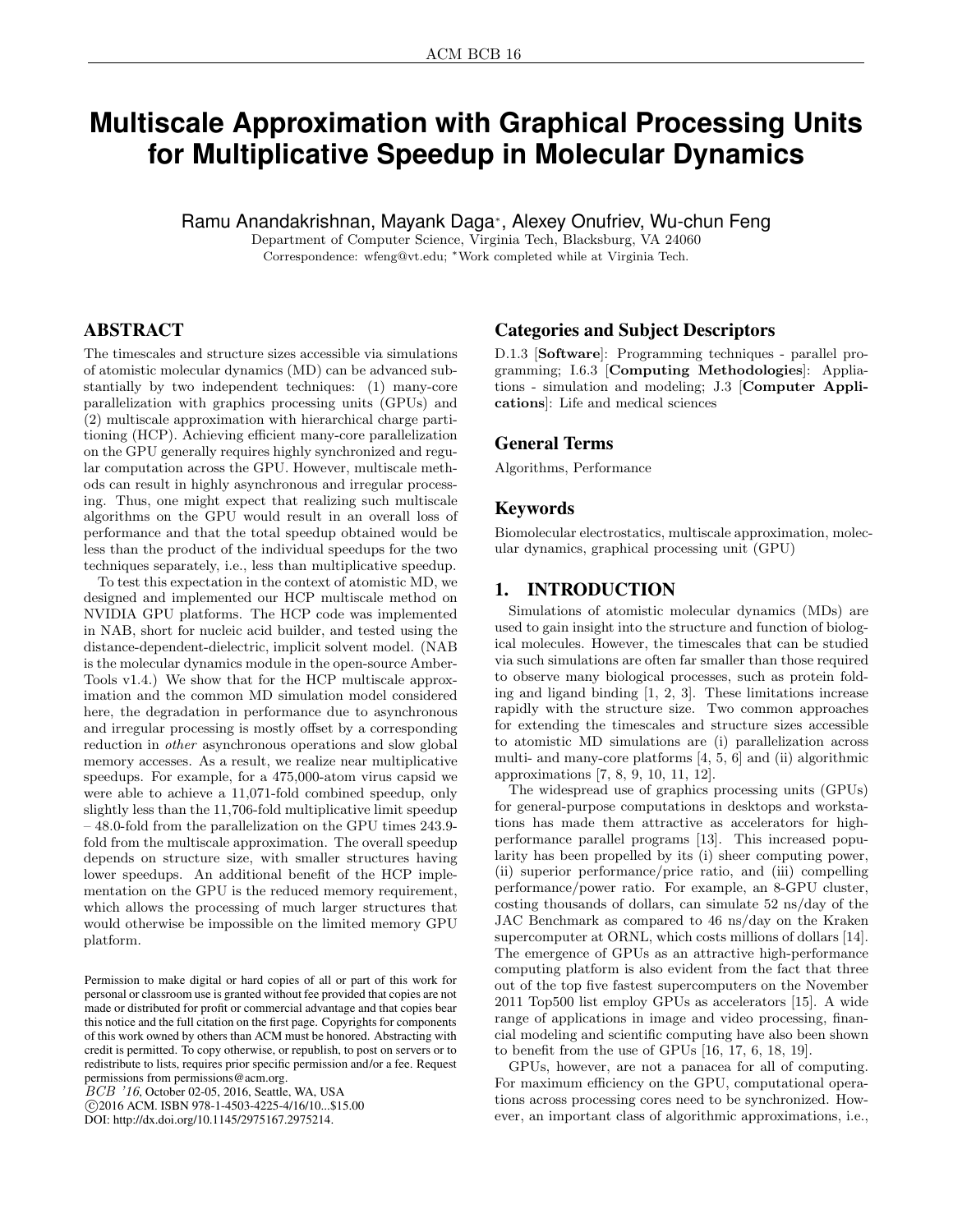multiscale approximations, have highly asynchronous computational requirements. These approximations involve numerous divergent branches depending on the relative distances between interacting atoms, thereby resulting in nonuniform computational requirements across processors. Thus, when multiscale algorithms are realized on the GPU, one may expect to achieve less than multiplicative speedups, i.e., the total speedup is less than the product of the individual speedups for the multiscale algorithm and the GPU, respectively [20]. To test this expectation, we implemented our hierarchical charge partitioning (HCP) [21] multiscale algorithm on the NVIDIA GPU. The HCP code itself is implemented in NAB, the open-source molecular dynamics module in AmberTools v1.4 [22], and tested using the distancedependent-dielectric implicit-solvent model [23].

Contrary to our initial expectations, the implementation resulted in near multiplicative speedups. The loss in performance due to the additional divergent branches in HCP algorithm was mostly offset by a corresponding reduction in the number of other divergent branches that otherwise would have been needed to be considered. In short, these other divergent branches are bypassed by the HCP algorithm. In addition, the HCP algorithm benefits from a reduction in the number of accesses to slower global memory.

The rest of the paper is arranged as follows. In section 2, we briefly describe the HCP multiscale algorithm; the distance-dependent-dielectric, implicit-solvent model used for simulation; and the targeted GPU platforms. Then we discuss the mapping of the HCP algorithm to the GPU in section 3. In section 4, we describe the CPU and GPU platforms and the structures and protocols used for testing. Finally, in section 5, we discuss and analyze the results of our tests. Our findings are summarized in section 6.

#### 2. BACKGROUND

A key objective of this study is to characterize the effect of combining multiscale approximations and many-core parallelization on a GPU towards the realization of multiplicative speedups in molecular dynamics. For the purpose of this study, we chose the hierarchical charge partitioning (HCP) multiscale approximation and accelerated it using the NVIDIA GPU platform. Our HCP software interfaces with NAB, the open-source molecular dynamics (MD) module in AmberTools version 1.4 [22]. The performance of the implementation is tested using the distance-dependentdielectric, implicit solvent model. The HCP approximation, the distance-dependent-dielectric model, and the NVIDIA GPU platform are briefly described below.

## 2.1 Hierarchical Charge Partitioning (HCP)

The hierarchical charge partitioning (HCP) approximation [21] exploits the natural partitioning of biomolecules into constituent structural components to speed-up the computation of electrostatic interactions with limited and controllable impact on accuracy. Biomolecules can be systematically partitioned into multiple molecular complexes, which consist of multiple polymer chains or subunits, which are made up of multiple amino acid or nucleotide groups. These components form a hierarchical set with, for example, complexes consisting of multiple subunits, subunits consisting of multiple groups, and groups consisting of multiple atoms. Atoms represent the lowest level in the hierarchy while the highest level depends on the problem. The charge distribution of the above components, other than at the atomic level, is approximated by a small set of point charges. The electrostatic effect of distant components is calculated using the smaller set of point charges, while the full set of atomic charges is used for computing electrostatic interactions within nearby components. The level of approximation used in the computation varies depending on distance from the point in question: the farther away the charges, the higher the level of the component used in the approximation.

Consider, for example, a structure consisting of four levels, 0-3, as shown in Figure 1. A separate threshold distance,  $h_1, h_2$ , and  $h_3$ , is defined for levels 1, 2 and 3, respectively. For complexes (level 3) farther than  $h_3$  from the point of interest, the approximate charges for the complex are used in the computation. Otherwise, for subunits (level 2) within the complex that are farther than  $h_2$ , the approximate charges for the subunit are used in the computation. Otherwise, for groups (level 1) within the subunit that are farther than  $h_1$ , the approximate charges for the group are used in the computation. Finally, individual atomic charges are used in the computations for charges within the level 1 threshold distance  $h_1$ . This top-down algorithm results in ∼ N log N scaling based on assumptions generally consistent with realistic biomolecular systems.

## 2.2 Distance-Dependent-Dielectric, Implicit Solvent Model

Calculating the long-range electrostatic interactions in an N-atom system takes  $O(N^2)$  time complexity. As a consequence, it is the primary computational bottleneck in molecular dynamics simulations. Implicit solvent models, which use an approximation for computing long-range interactions, reduce this computational cost considerably by analytically representing solvent atoms as a continuum. Solvent atoms typically represent a majority of the atoms in the system. Among other benefits, implicit solvent models can sample conformation space much faster and can instantaneously incorporate the effect of dielectric changes in the solvent due to changes in the solute charge distribution. For this study, we used a simple implicit solvent model, the sigmoidal distancedependent-dielectric model [23]. This model computes the long-range electrostatic potential  $\phi$  at a distance of r from a charge  $q$  as

$$
\phi = \frac{q}{\epsilon(r)r} \tag{1}
$$

$$
\epsilon(r) = D - \frac{(D-1)}{2} \left[ (rS)^2 + 2rS + 2 \right] e^{-rS} \tag{2}
$$

where  $\epsilon(r)$  is the distant-dependent-dielectric function and  $D$  ( = 78) and  $S$  (=0.16) are constants.

### 2.3 GPU Architecture and API

Graphics processing units (GPUs) have traditionally been used to accelerate image rendering. However, the evolution of the GPU into a compute-capable, parallel processing platform has accelerated its adoption to speed-up computations in various data-parallel applications. Thus, to speed-up the HCP algorithm and the distance-dependent-dielectric model for molecular dynamics simulations, we used NVIDIA GPUs and the CUDA programming interface.

NVIDIA Tesla GPUs consist of 240 to 512 execution units, grouped into 16 to 30 streaming multiprocessors (SMs). Each SM can run on the order of a thousand threads, thereby en-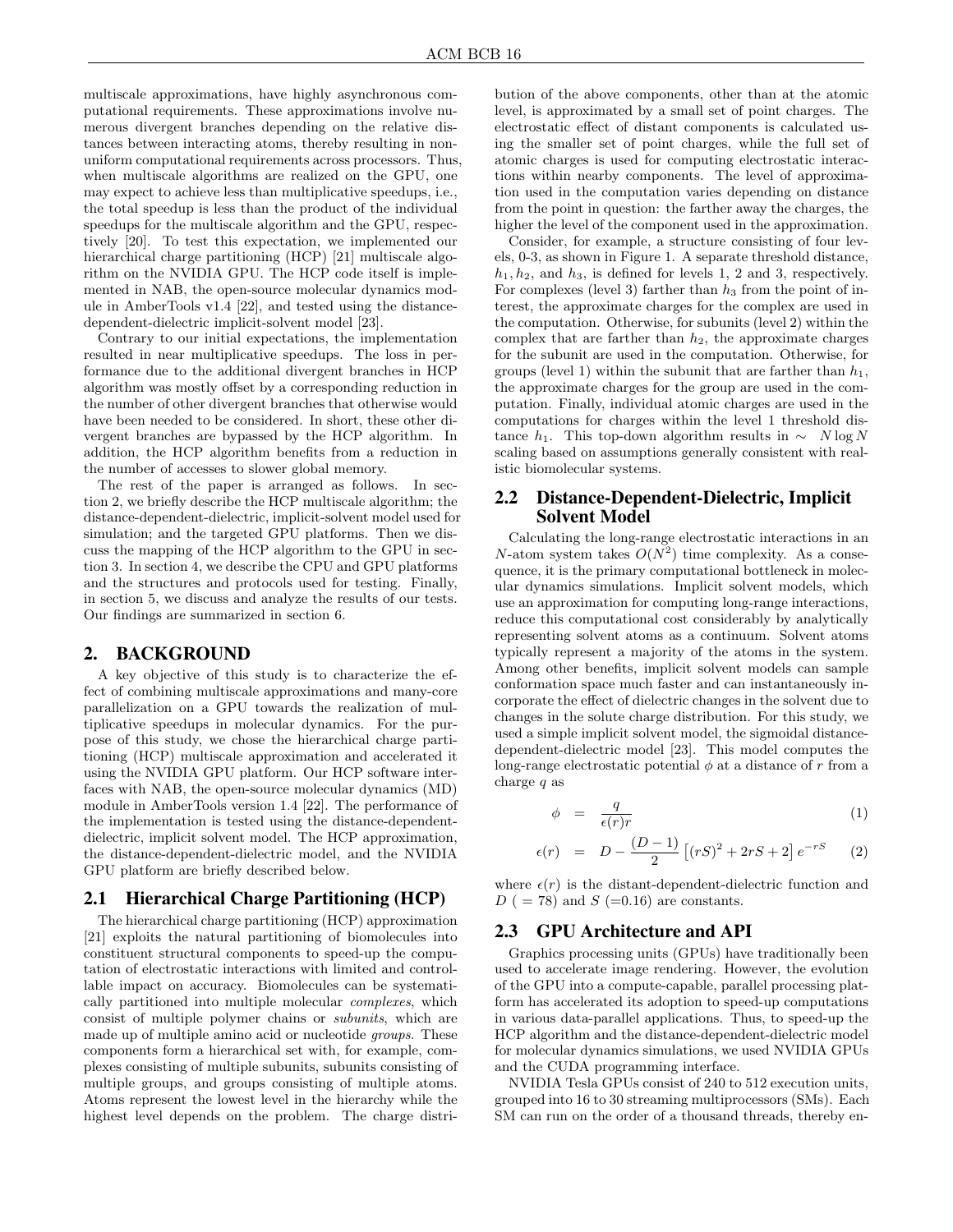

Figure 1: Illustration of the HCP multiscale algorithm. Predefined threshold distances  $(h_1, h_2, h_3)$  are used to determine the level of approximation used in the HCP approximation. At the lowest (atomic) level the computation involves either a bonded or a non-bonded interaction. This top-down algorithm results in  $\sim NLogN$  scaling compared to a  $\sim N^2$  scaling without HCP.

abling massively parallel computation. Multiple threads on a GPU execute the same instruction and hence, is a Single Instruction Multiple Thread (SIMT) architecture. This makes GPUs very suitable for applications that exhibit data parallelism, i.e., the operation on one data element is independent of the operations on other data elements. Therefore, it is well suited for molecular dynamics, where the force on one atom can be computed independently of all others.

On NVIDIA GPUs, threads are organized into groups of 32, referred to as a warp. When threads within a warp follow different execution paths, such as when encountering a conditional, a divergent branch takes place, thus affecting performance. Furthermore, GPUs have more transistors devoted to performing computations than for caching and managing control flow. This means that on a GPU, computations are much faster compared to a typical CPU, but memory accesses and divergent branching instructions are slower. The effect of slower memory access is mitigated by initiating thousands of threads, such that when one thread is waiting on a memory access, other threads can perform meaningful computations.

Every GPU operates in a memory space known as global memory. Data operands needed for computation on the GPU must first be transferred to the GPU. This process of transferring data to GPU memory is performed over the PCIe interface, making it an extremely slow process. In general, memory transfers should be kept to a minimum to obtain optimum performance. In addition, accessing data from the GPU global memory incurs a cost of 400 to 600 clock cycles, and hence, on-chip memory should be used to reduce global memory traffic when possible. On a NVIDIA GT200-based architecture, each SM contains a 16KB of high-

speed, scratch-pad memory that is known as shared memory. Shared memory enables local re-use of data, thereby reducing traffic to global memory that is off-chip.

For the NVIDIA GF100-based Fermi architecture, each SM contains 64KB of on-chip memory, which can either be configured as 16KB of shared memory and 48KB of L1 cache or vice versa. Each SM also consists of a L2 cache of size 128KB. The hierarchy of caches on the Fermi architecture allows for more efficient global memory access patterns.

CUDA provides a  $C/C++$  language extension with application programming interfaces (APIs). A CUDA program is executed by a kernel, which is effectively a function call to the GPU, launched from the CPU. CUDA logically arranges the threads into blocks which are in turn grouped into a grid. Each thread has its own ID that provides for a one-to-one mapping. Each block of threads is executed on a SM and shares data via shared memory.

# 3. MAPPING HCP ONTO THE GPU

In this section, we present our approach to mapping the hierarchical charge partitioning (HCP) algorithm onto the GPU. The approach consists of four phases, many of which should be co-designed together: (1) identifying the parallelizable parts of HCP, particularly those parts that involve a significant amount of computation; (2) selecting the appropriate granularity of computation on the GPU; (3) minimizing or amortizing the overhead of data transfer between the CPU and GPU; and (4) minimizing the memory footprint, and in turn, supporting the simulation of larger structures.

#### 3.1 Approach

The parallel decomposition of molecular dynamics for het-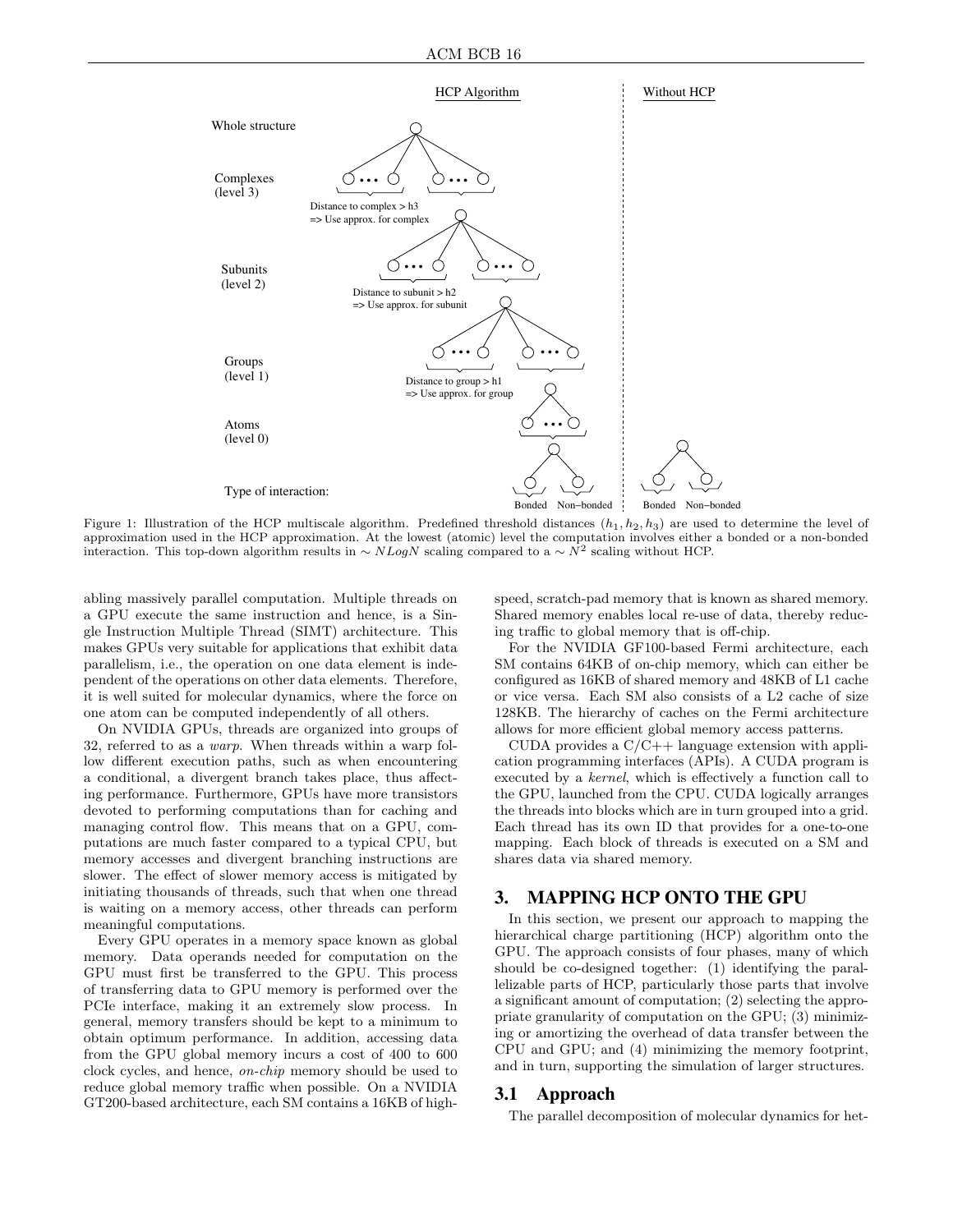erogeneous machines consists of a partitioning of work for the host CPU and the accelerator cores. Molecular dynamics encompasses the computation of neighbor-list and forces between the atoms of a biomolecule, of which the computation of forces is the more frequent operation. Thus, one approach to partition the entire work is by accelerating force computation on the GPU and computing the neighbor-list on the CPU. The atomic forces result from the bonded and non-bonded interactions. The bonded interactions arise due to bond-stretching, angle-bending and bond-rotation. Realistically, an atom is bonded to only a few of its neighbors and hence, the bonded interactions are not compute intensive. On the other hand, the non-bonded interactions, which include the electrostatics and the van der Waals' interactions, are the primary computational bottleneck [24]. The long-range nature of the electrostatic interactions make them particularly difficult to compute because they scale as  $O(n^2)$ or as  $\sim O(n \log n)$  when approximation algorithms like HCP are used, where  $n$  is the number of atoms. Our experiments on simulating various molecules, ranging from 600 atoms to 475,500 atoms, with NAB on the Intel Xeon E5404 CPU, show that the computation of electrostatic interactions accounts for more than 90% of the total execution time in all the cases. Thus, it is sufficient to accelerate only the nonbonded interactions on the GPU. However, as explained in Section 3.2, partitioning the non-bonded and bonded interactions on two compute devices results in an increase in the data transfers to and from the GPU.

One of the artifacts of today's GPUs is that they require data to be transferred from the host to the device memory, which is of limited size (4 GB on the GPU that we have used in our experiments). Therefore, the charges and coordinates of all the components (atoms, group, subunits and complexes) are transferred to the GPU memory. Computing the neighbor-list on the CPU requires it to be transferred to the device memory as well. The storage complexity of maintaining a neighbor-list is  $O(n^2)$  and hence, transferring it to the device dramatically reduces the size of the biomolecule that can be simulated. In order to reduce the memory footprint of our application, we eliminate the neighbor-list and instead determine the neighbors on the fly on the GPU, as explained in Section 3.3.

In our implementation, the force on each atom is computed by a GPU thread. A pseudocode for force computation is shown in Figure 2. We launch a kernel with 256 threads within a CUDA block. We limited our execution to only 256 threads within a CUDA block to avoid register spilling. For a large molecule, we divide the total atoms into 'n' chunks where 'n' is the total number of threads launched. We then assign each thread to compute the force on every  $n^{th}$  atom. This is done to avoid the kernel overhead multiple times. The scaling of GPU performance hits a plateau when the number of threads that can be executed simultaneously reaches the upper limit. This limit is governed by the amount of perthread register utilization by the implementation. Increasing number of threads beyond this limit does not result in any improved performance as the extra threads must to wait until some of the threads finish execution.

We store the atomic coordinates in the per-SM shared memory to take the advantage of the significant reuse of atomic coordinates. Therefore for each atom, we store 12 bytes (4 bytes each x, y, z coordinates) in the shared memory. As the maximum number of threads that can be launched

```
1 global void ForceComp (float * g_coords, float * forces, int* cutoffs) {
 2 float *forces, int* cutoffs) {<br>3 int tid = get_global_id(0);
 3 int tid = get_global_id(0);<br>4 int lid = get local id(0):
 4 int lid = get\_local_id(0);<br>5 float force_comp = 0.0;
 5 float force_comp = 0.0;<br>6 shared float* 1 coords
            shared float* 1 coords [1024];
 \begin{array}{c} 7 \\ 8 \end{array}8 // copy atomic coordinates to shared memory<br>9 1 coords [lid] = g coords [tid]:
\begin{array}{c|c} 9 & 1 \text{--} \text{coordinates} \text{[lid]} = \text{g\_ \text{coordinates} \text{[tid]}}; \\ 10 & \text{barrier}; \end{array}barrier;
\begin{array}{c} 11 \\ 12 \end{array}12 // compute force using the HCP algorithm<br>13 while (component 1) {
\begin{array}{c|c} 13 & \text{while } ( \text{component}_1 ) \\ 14 & \text{if } ( \text{dist. bet. ato}) \end{array}14 if (dist. bet. atom_i > cutoffs [1]) {<br>
\frac{15}{15} /* compute force via approximation
15 /* compute force via approximation<br>16 <br>and update force_comp */
                 and update force_comp */
17 }
\begin{array}{c|c} 18 & \text{else} & \text{else} \\ 19 & & \text{while} \end{array}while (component_2) {
20 if (dist. bet. $atom_i$ > cutoffs [2])<br>21 /* compute force via approximation
21 /* compute force via approximation<br>22 and update force_comp */
22 and update force_comp */<br>23 }
23 }
\begin{array}{c|c}\n 24 & \text{else} \\
 25 & \end{array}25 /* ... so on until all the components<br>26 and atoms are exhausted... */
26 and atoms are exhausted... */<br>27
27 }
28 }
29 }
30 }
31
32 // update the force
33 forces [tid] = force_comp;
34 }
```
Figure 2: Pseudocode of the Kernel for Force Computation. Atomic coordinates are first loaded into the shared memory and then each thread is tasked to compute force on one atom using the HCP algorithm.

per SM is 1K, in theory we require 12KB of shared memory which is well within the amount of shared memory available. For larger molecules, the coordinates of the atoms already been computed are over-written by the next chunk of atoms.

## 3.2 Minimizing CPU-GPU Data Transfers

The total computation time for a molecular dynamics simulation, T, can be summed up as follows:

$$
T = t_{CPU} + t_{data-copy} + t_{GPU}
$$
 (3)

The time to transfer data is bound by the bandwidth of the PCIe 2.0 interface, typically 4-5 GB/s in each direction due to the API overhead incurred in an application. Therefore, data transfers over the PCIe should be avoided or minimized to achieve better performance.

Computing the bonded and non-bonded interactions on different compute devices results in significant data-transfer overhead. In simulating various molecules with the HCP approximation in NAB on the NVIDIA C1060 GPU, our experiments show that data-transfer time can account for as much as 70% of the total time spent on the GPU for the virus capsid molecule. Why? After every timestep of the MD simulation, the non-bonded forces must be transferred back to the host main memory in order to be summed up with the bonded forces that were computed on the CPU. The summation of the forces is necessary to compute the atom coordinates for the next timestep of MD simulation. Thus, for every timestep,  $12 * n$  bytes (4 bytes each for x, y, z coordinates in single precision) of non-bonded forces are transferred to the host and then  $12 * n$  bytes (4 bytes each for x,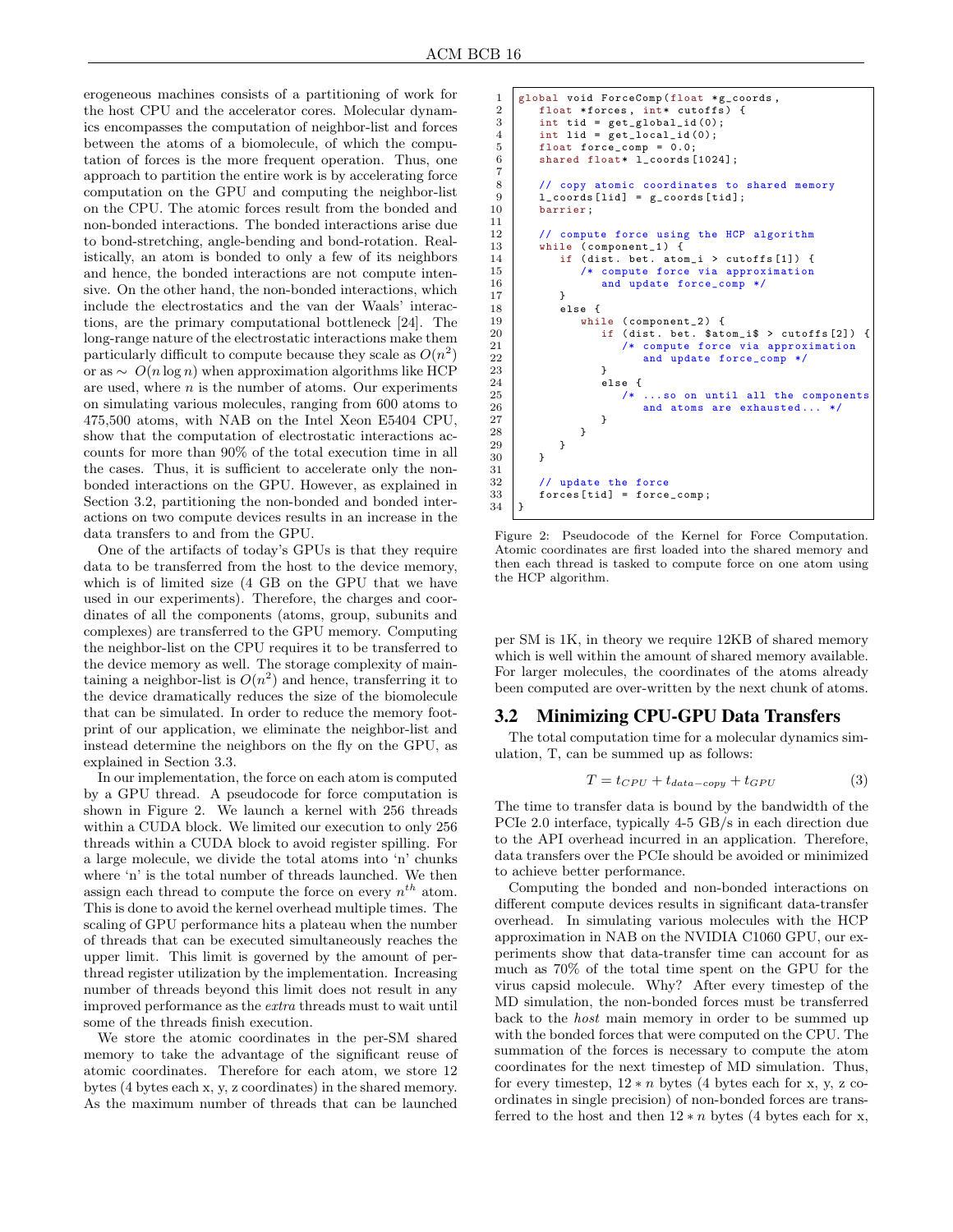y, z coordinates in single precision) of the atom coordinates are transferred back to the device, where  $n$  is the number of atoms in the molecule. The amount of data to be transferred becomes substantial for a large molecule, e.g., 500,000 atoms or more. For meaningful simulations wherein nanosecond scales need to be achieved, the transfer of data must then take place at least a million times (for  $10^6$  timesteps). As evident, this approach involves extremely slow CPU-GPU memory transfers at every step of the simulation, leading to performance degradation.

To reduce the number of CPU-GPU memory transfers, we computed both the non-bonded and bonded interactions on the GPU. This approach mitigated the per timestep memory transfers and allowed for calculating the new atomic coordinates on the GPU itself.

#### 3.3 Minimizing Memory Footprint on the GPU

The disadvantage of the GPUs is that they require data to be transferred from the host to the device memory. Therefore, the size of the molecule that can be simulated is now bound by the amount of device memory. In order to most efficiently use the device the memory, we eliminated the most prominent data-structure in our application, which was the neighbor-list, a  $4 * n^2$  bytes array (*n* being the number of atoms in the molecule). As a result, we are bound to simulate a molecule with at most 32K atoms on a GPU with 4 GB of device memory. HCP also requires pair-lists for every component for which the interactions are to be approximated along with the atomic neighbor-list in the GPU memory. This makes the total amount memory, M, required by pair-lists alone to be

$$
M = 4 * n(n + r + s + c) \text{ bytes} \tag{4}
$$

where  $n, r, s, c$  are number of atoms, groups, subunits and complexes in the molecule, respectively. Therefore, the pairlists can account for a large amount of memory on the GPU, e.g., for virus capsid,  $n = 475, 500, r = 30, 700, s = 60, c = 1$ , which results in almost a terabyte of GPU memory required by the pair-lists.

To reduce memory utilization, we eliminated the need for a pre-calculated pair-list, and instead, determined if a pair of coordinates should be included in the computation, on the fly. Our approach, akin to the one used by Brown et al. in [25], significantly extended the structure size that could be simulated and thus enabled us to simulate the 475,000-atom virus capsid, which was not otherwise possible.

#### 4. EXPERIMENTAL SETUP

We tested our GPU implementation on two NVIDIA GPUs (Tesla C1060 & Fermi Tesla C2050) and compared it to the baseline CPU code running on the host machine. The host machine consists of a 2.0-GHz Intel Xeon E5404 CPU with 8-GB DDR2 SDRAM and runs 64-bit Ubuntu 9.04 with the 2.6.28-18 Linux kernel. Programming the GPU was facilitated by the CUDA 4.0 toolkit for the C2050 and CUDA 3.2 for the C1060 with NVIDIA driver version 285.05.23.

#### 4.1 Test Structures

To test the scalability of our approach we used nine different structures ranging in size from 632 to 475,500 atoms. Table 1 shows the characteristics of the structures that we used; it also lists the threshold distances used for each level of HCP for each structure. These are the recommended threshold distances as described in Anandakrishnan et al. [26]. For the purpose of the analysis presented in this work, we use the 1-charge HCP approximation, where the charge distribution of components is approximated by a single charge. Increasing the number of charges used in the approximation would increase accuracy and computational cost.

## 4.2 Molecular Dynamics Protocol

Unless otherwise stated, the following parameters and protocol were used for all simulations. The simulations use the sigmoidal distant-dependent-dielectric [23] implicit-solvent model. The HCP threshold distances used are listed in Table 1; 6-12 van der Waals interactions for HCP were computed using only the atoms that are within the level 1 threshold distance, i.e., atoms that are treated exactly. The simulations used the Amber ff99SB force field [28]. Langevin dynamics with a collision frequency of 50  $ps^{-1}$  (appropriate for water) was used for temperature control, and the integration time step was 2 fs. Default values were used for all other parameters.

The simulation protocol consisted of five stages. First, the starting structure was minimized using the conjugate gradient method with a restraint weight of 5.0 kcal/mol/ $\AA$ <sup>2</sup>. Next, the system was heated to 300 K over 10 ps with a restraint weight of 1.0 kcal/mol  $/\AA^2$ . The system was then equilibrated for 10 ps at 300 K with a restraint weight of 0.1 kcal /mol/ $\AA^2$ , and then for another 10 ps with a restraint weight of 0.01 kcal/mol/ $\AA^2$ . Finally, all restraints were removed for the production stage.

## 5. RESULTS AND DISCUSSION

Here we present an analysis of the following: (i) speedups due to the GPU, the HCP and the combined speedup due to both, (ii) the impact of divergent branching on the speedup, (iii) the limitation on structure size due to the limited GPU memory, (iv) the scaling with structure size, and (v) the stability of simulations. We show that near multiplicative speedups were achieved despite the introduction of additional divergent branching by the HCP algorithm. The largest structure that can be processed by our implementation is approximately 500,000 atoms, which is significantly larger than other GPU implementations [29]. We tested both single as well as double-precision floating point on the C2050 GPU even though the theoretical performance of double-precision is only half as good as that of single precision. We also show that using single precision and the HCP approximation in simulations does not lead to gross instabilities, and hence, it is not imperative to use double precision and suffer the performance degradation.

### 5.1 Speedup

Figures 3a and 3b depict the speedups obtained using single precision on two NVIDIA GPUs, i.e., Tesla C1060 and Tesla Fermi C2050, respectively. The figure presents four speedups: (i) speedup obtained due to GPU alone, (ii) speedup obtained due to HCP alone, (iii) the multiplicative limit which is the product of speedups due to GPU and HCP and lastly, (iv) the actual speedup that was realized due to the combination of HCP and GPU. For all these speedups,

 $1$ <sup>1</sup>The microtubule structure was constructed as described in Wang and Nogales [27]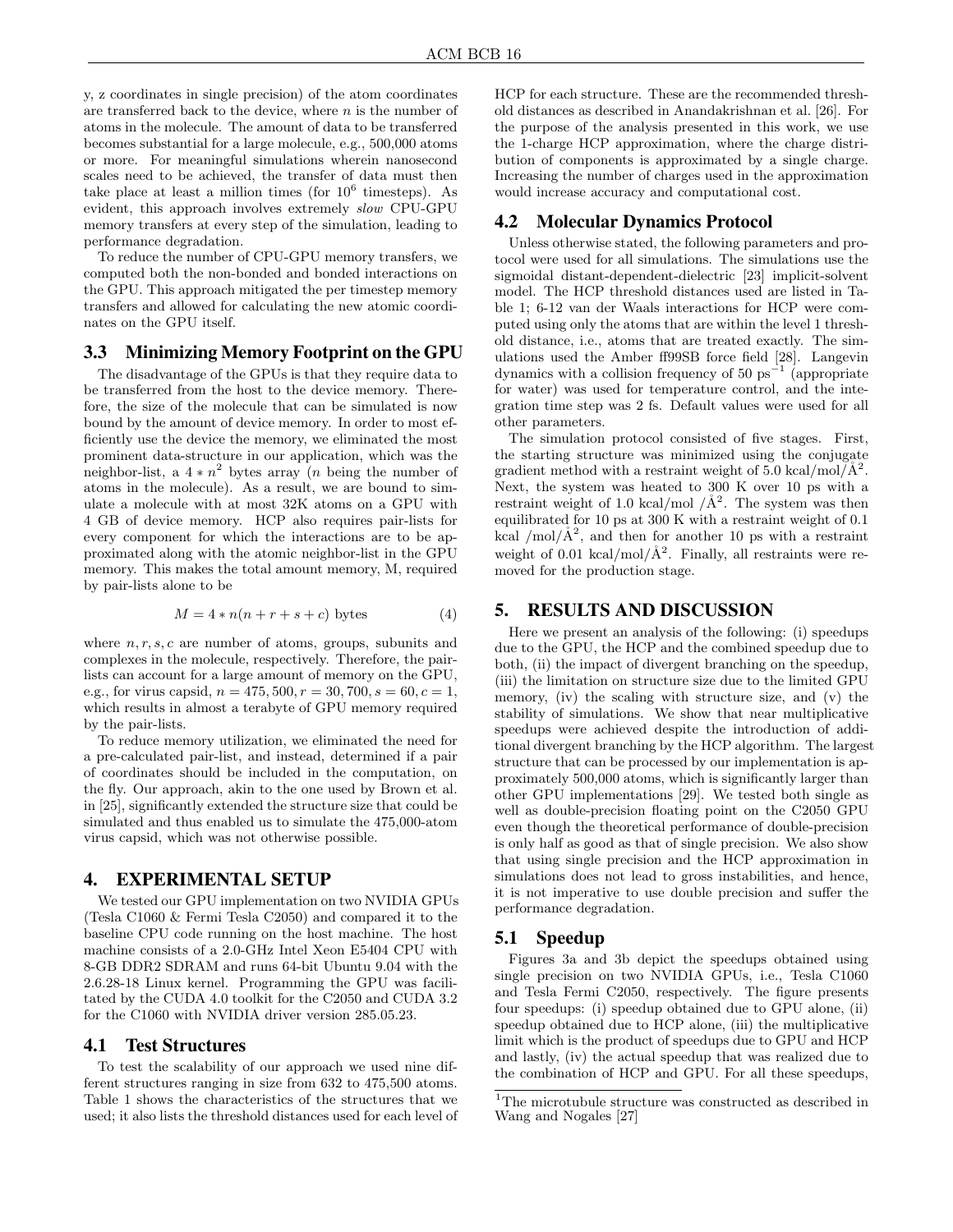ACM BCB 16

| Structure                     | PDB ID | No. of Atoms | $HCP$ Threshold Distance $(A)$ |         |
|-------------------------------|--------|--------------|--------------------------------|---------|
|                               |        |              | Level 1                        | Level 2 |
| 10 bp B-DNA fragment          | 2BNA   | 632          | 15                             | n/a     |
| Immunoglobulin binding domain | 1BDD   | 726          | 15                             | n/a     |
| Ubiquitin                     | 1UBQ   | 1,231        | 15                             | n/a     |
| Thioredoxin                   | 2TRX   | 1,654        | 15                             | n/a     |
| Carboxypeptidase A            | 1CBX   | 4,793        | 15                             | 66      |
| Hemoglobin                    | 2HHD   | 8,782        | 15                             | 66      |
| Nucleosome core particle      | 1KX5   | 25,101       | 21                             | 90      |
| Microtubule sheet             |        | 158,016      | 15                             | 48      |
| Virus capsid                  | 1A6C   | 475,500      | 15                             | 66      |

Table 1: Characteristics of Structures.

the baseline was a single-threaded, CPU, all-atom computation, without any approximation. Speedup due to the GPU was computed by comparing the execution times of the allatom computation on the CPU with that of the all-atom computation on the GPU, without the use of HCP approximation in both cases. Speedup due to HCP was computed by comparing the execution times of an all-atom simulation with and without the HCP approximation on the CPU. The idealistic goal is to achieve multiplicative speedup due to the combination of GPU and HCP.

Figure 3 indicates that we are close to achieving the multiplicative limit in terms of speedup due to the combination of GPU and HCP. The speedup achieved is closer to the multiplicative limit for the larger structures. Why? The larger structures can more efficiently utilize the GPU. For example, for the nucleosome core particle, the achieved speedup is within 3% and 8% of the multiplicative speedup, on C1060 and Fermi C2050, respectively, and for the virus capsid, the largest structure we tested, we are within 2.5% and 5%, on the C1060 and Fermi C2050, respectively. Another observation is that the performance improvement on the Fermi C2050 is better than on the C1060. This is as expected since the Fermi C2050 consists of L1 and L2 caches, which mitigates the impact of the random global memory accesses of the HCP algorithm. For memory accesses to be consecutive, all 32 atoms (atoms in a warp) need to follow similar execution paths, i.e., either they are approximated or not. However, due to the fact that each atom may meet different threshold requirements, it is common to have random memory accesses.

Figure 4 shows our experimental results on a C2050, with the basic data type being a double-precision, floating-point value. The speedup achieved with the double-precision implementation on the C2050 is roughly one-half or better than the single-precision implementation. The product specification indicates one-half peak performance when comparing double to single precision, so the results here indicate betterthan-expected performance from the C2050 for double precision. Specifically, speedup for double precision compared to single precision is between 93% for the smallest structure tested and 54% for the largest. Since the number of computations scales as  $\sim N^2$  (without the HCP approximation), where  $N$  is the number of atoms, smaller structures are more likely to be bandwidth-bound, whereas larger structures are more likely to be compute-bound. Thus, there is little or no penalty for double-precision computations on smaller structures, while larger structures incur nearly the full penalty for double-precision computation.

We achieved near multiplicative speedup by the judicious

optimization of our GPU application. Ryoo et al. point out that GPUs have a large optimization search space [30] and hence, narrowing it down is imperative. We first checked whether HCP is memory bound or compute bound and as presented in [31, 32], HCP was found to be memory bound. Since, HCP is memory bound, we focused on optimizations that reduce the number of global memory transactions. We utilized the shared memory and constant memory available on GPUs, both of which help in the reduction of global memory accesses. Shared memory was used to store the coordinates and atomic charges while the constant memory, which acts as a read-only cache, was used to store all the constants that were required to compute the forces and energies. We also kept the number of memory transfers to a minimum since, they use the slow PCIe interface, thereby leading to performance degradation. We also re-structured our code so as not to use atomic operations for the computation of bonded interactions. All these strategies, in combination, helped us achieve near multiplicative speedup.

## 5.2 Divergent Branching

In our implementation, we assign each GPU thread with the task of computing the force at one atom of the molecule. From Figure 1, one would intuitively expect the HCP to introduce many divergent branches on the GPU, which lead to performance degradation. However, HCP actually reduces the total number of divergent branches when compared to an all-atom simulation. This is because for an all-atom simulation, a conditional is required to determine the type of interaction (bonded or non-bonded), which needs to be carried out for every atom of the molecule. Our analysis indicates that for some structures, this conditional results in as many divergent branches as all other conditionals combined. To exemplify, we present the number of divergent branches for a subset of structures on the C1060 GPU in Table 2. Looking at the difference in number of divergent branches, it becomes apparent that the said conditional increases the number of divergent branches by an order of magnitude. Use of HCP mitigates the effect of this conditional. For distant components, the HCP algorithm does not reach the stage where it is necessary to determine the type of interaction (bonded or non-bonded).

The HCP also reduces the number of global memory transactions by reducing the number of atomic coordinates that need to be fetched. For distant components, the coordinates of only the higher level component are required, bypassing all other molecular constituents. Table 2 portrays the number of per SM global memory transactions that occur, with and without the use of HCP. It can be seen that HCP re-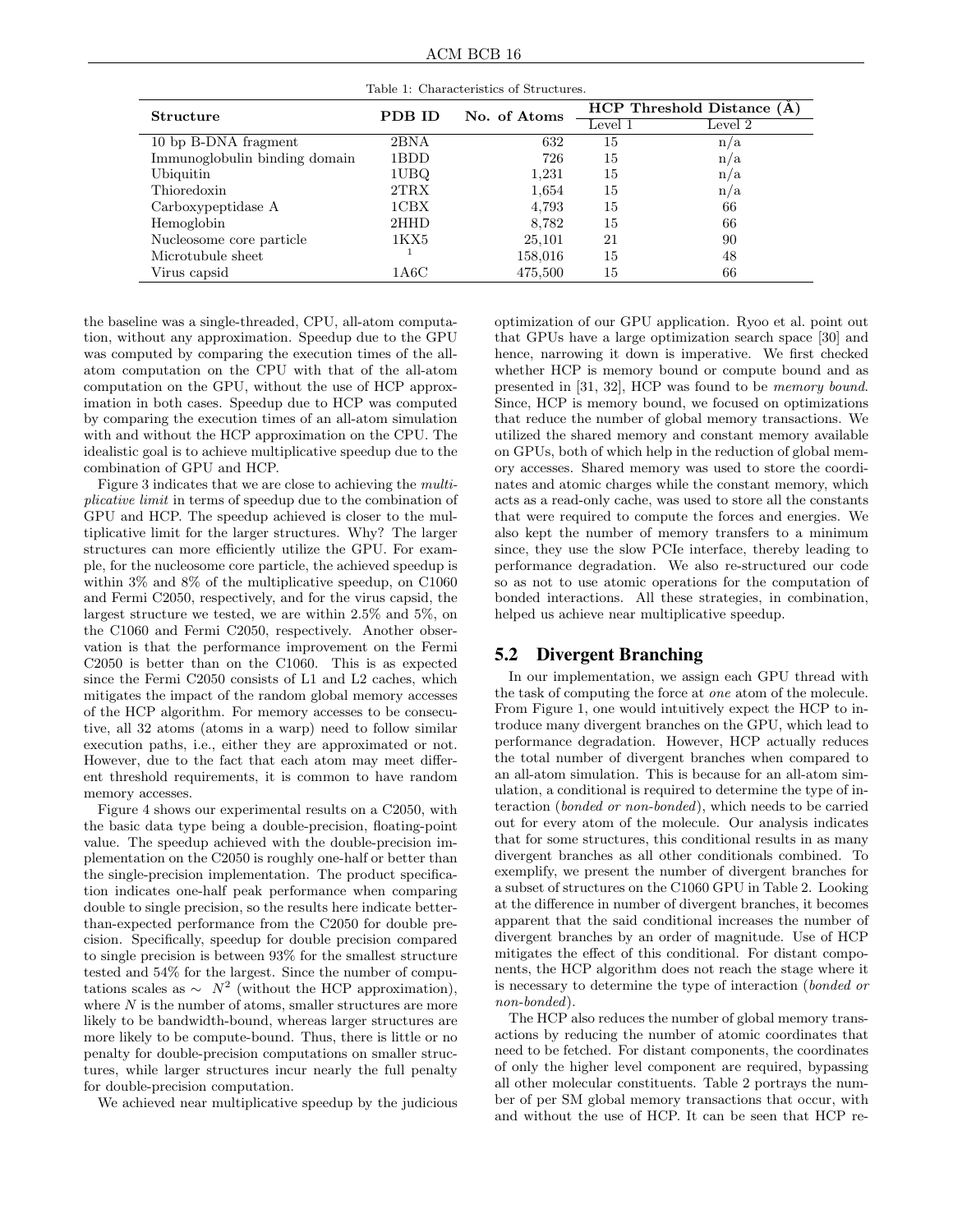



Figure 3: Speedups for single precision implementation (i) due to GPU, (ii) due to HCP, (iii) the multiplicative limit, and (iv) achieved. We are off by less than 8% of the multiplicative limit in terms of speedup due to the combination of GPU and HCP. The speedup on the Fermi C2050 is better than the C1060 due to the presence of L1 and L2 caches. For all the results, the baseline used is a no-approximation-CPU-serial implementation.

sults in an order of magnitude decrease in the number of global memory transactions. Being a memory-bound algorithm [31, 32], HCP benefits from the reduction in number of global memory accesses. Therefore, the combined effect of reduction in the number of global memory transactions as well as reduction in the number of divergent branches brings about performance improvement of HCP on the GPU which is as follows:

$$
T_{HCP} = T_{No\_HCP} - T_{gMem} - T_{divBranch}
$$
 (5)  
 
$$
\therefore T_{HCP} < T_{No\_HCP}
$$

where  $T_{HCP}$  is the execution time with HCP approximation on the GPU,  $T_{No\_HCP}$  is the execution time without HCP approximation on the GPU,  $T_{gMem}$  is the time for global memory transactions,  $T_{divBranch}$  is the time for divergent branching.

#### 5.3 Memory Footprint

One of the constraints of GPU programming is dealing with the limited memory space available on the GPU. Due to this limitation, there arises a trade-off between the performance benefits that can be obtained on the GPU and the size of the structure that can be simulated. For example, current CUDA-based implementation of the MD module (pmemd) of

AMBER [22] molecular modeling package (AMBER GPU) focuses on maximizing speedup on the GPU, whereas, our implementation tries to maximize speedup while being able to handle large structures. Hence, the largest structure that AMBER GPU can simulate is  $1/20^{th}$  of what we can simulate, albeit the AMBER GPU has a higher speedup than our GPU implementation of NAB running without HCP.

AMBER GPU uses scratch arrays [29] to maximize speedup whereas we took advantage of the HCP algorithm to produce even higher speedup, and at the same time are able to handle much larger structures, though at the potential price of reduced accuracy. We also reduced memory utilization by using the strategy of not storing the pair-list on the GPU and hence, were able to simulate much larger structures. Table 3 depicts the amount of GPU memory our implementation requires. To simulate the 25,000-atom nucleosome core particle, our implementation uses only 17 MB of GPU memory. The nucleosome is the largest structure that the AMBER GPU implementation can simulate on the Fermi C2050 GPU, whereas on the NVDIA GTX295 GPU, with 896 MB of memory, the memory is insufficient for running the nucleosome [33].

The minimal memory requirement of our GPU implementation lets us run molecular dynamics simulation of nucle-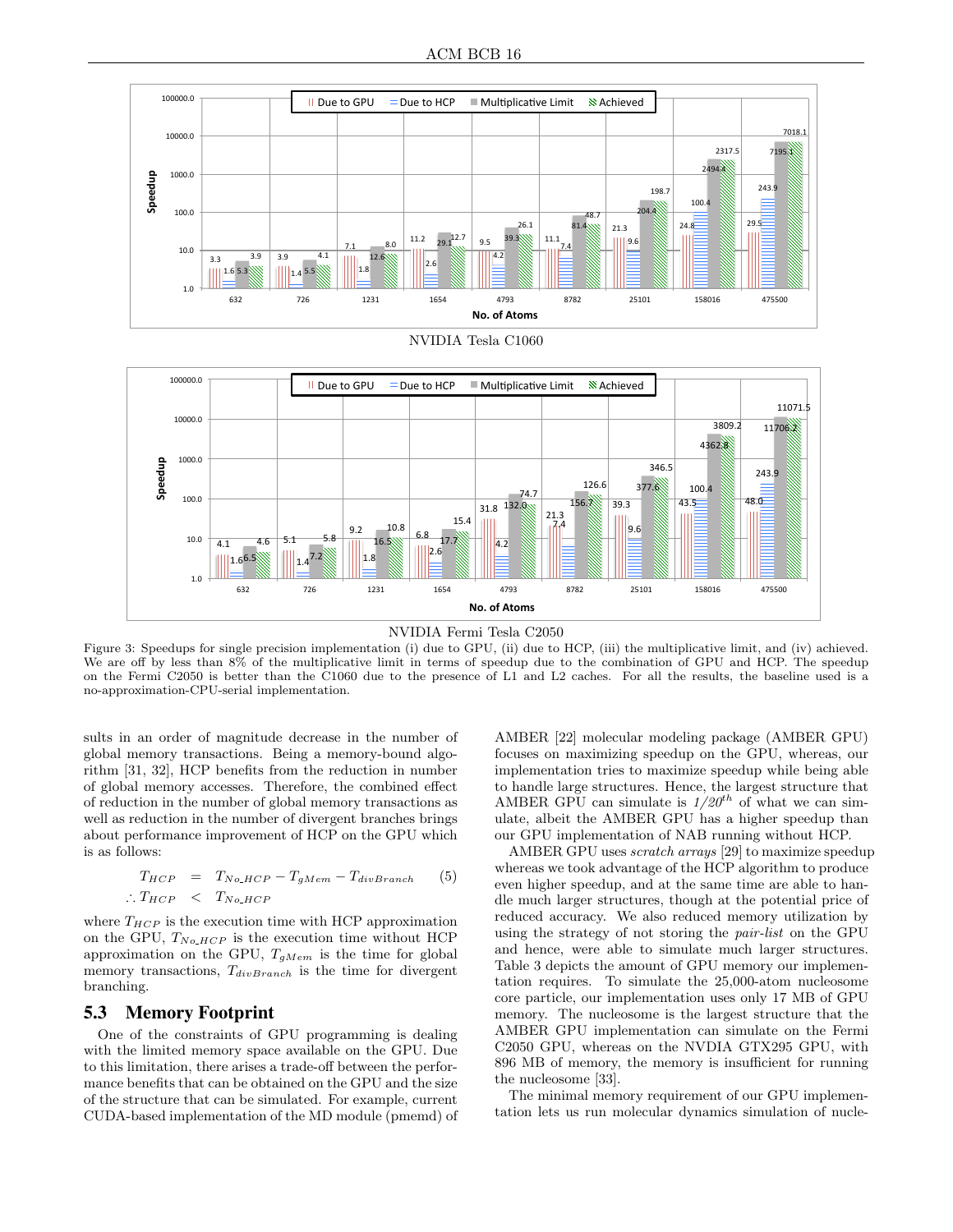

Figure 4: Speedup for double precision implementation on NVIDIA Fermi Tesla C2050

Table 2: Number of Divergent Branches and Global Memory Transactions for the C1060 GPU

| No. of Atoms | Divergent Branches |            | <b>Global Memory Transactions</b> |            |
|--------------|--------------------|------------|-----------------------------------|------------|
|              | all-atom           | <b>HCP</b> | all-atom                          | HCP        |
| 632          | 92,610             | 51,022     | 753,238                           | 423,679    |
| 726          | 57,586             | 42,378     | 442,936                           | 324,421    |
| 1,231        | 59,572             | 37,226     | 393,862                           | 237,830    |
| 1,654        | 127,260            | 54,150     | 1,013,492                         | 433,213    |
| 25,101       | 8,088,980          | 382,275    | 157, 252, 461                     | 12,074,672 |

| Table 3: Memory Usage |                  |  |  |  |
|-----------------------|------------------|--|--|--|
| No. of                | Amount of        |  |  |  |
| Atoms                 | Memory Used (MB) |  |  |  |
| 632                   | 0.43             |  |  |  |
| 726                   | 0.50             |  |  |  |
| 1,231                 | 0.83             |  |  |  |
| 1,654                 | 1.13             |  |  |  |
| 25,101                | 16.88            |  |  |  |
| 158,016               | 107.06           |  |  |  |
| 475,500               | 323.46           |  |  |  |

osome core particle even on a Apple MacBook Pro laptop, which is not possible using the AMBER GPU program.

## 5.4 Scaling

In Fig. 5a and 5b, we show the scalability of our implementation with respect to structure size (number of atoms). The absolute speedup obtained is higher for the Tesla Fermi C2050 GPU due to (i) the greater number of processing cores and (ii) presence of L1 and L2 caches that improve the performance of the memory subsystem.

From Fig. 5a and 5b, it is clear that, as a function of structure size, the speedup due to the GPU grows fast at first, then levels off after the structure size is increased into the range of  $\sim 10^4$  atoms. This behavior can be explained as follows. In order to realize the full potential of a GPU, its occupancy needs to be high, i.e., none of the processing cores of the GPU should be idle. Better occupancy leads to better performance. In our case, once the size of the structure reaches a several thousand atoms, occupancy of the GPU reaches its maximum, as described in Section 3.1. Beyond which, increasing the size does not increase the speed up as much, since the additional atoms need to "wait" for the computation on the preceding atoms to finish, only after which they can be operated upon. Performance on Fermi C2050 is better than C1060 as it allows for a greater number of threads to be executed simultaneously, primarily due to the presence of a larger register file. At the same time, the speedup due to the HCP continues to increase with the increase in number of atoms in the molecule. This is because, the HCP algorithm scales as  $\sim N \log N$ , where N is the number of atoms. Hence, it is almost entirely due to the benefits of HCP, that both the 'multiplicative limit' as well as the 'achieved' speedup continue to increase as the system size is increased beyond  $\sim 10^4$  atoms.

### 5.5 Stability in MD Simulations

We have performed a standard all-atom 2 ps long  $(10^3)$ steps) constant temperature (300K) implicit solvent simulation for each of the structures list in Table . The simulation was extended to 50 ns  $(2.5 \times 10^7 \text{ steps})$  for the four smallest structures, ranging in size from 623 atoms (a 12-base-pair long fragment of B-DNA) to 1654 atoms (protein thioredoxin). No numerical instabilities were noticed. For all but one of the structures, the RMS deviation, compared to the starting crystal structure, was within the range of about 2  $\AA$  expected for implicit solvent molecular dynamics [26]. For the B-DNA fragment, the RMS deviation was considerably larger than typically expected,  $\sim$ 5-6 Å instead of  $\sim$ 2 Å. However, the same deviation was observed for a control MD run on a CPU with double precision and without the HCP, showing that the larger than expected RMS deviation for the B-DNA fragment was due to the use of the simplified solvent model (distance-dependent dielectric) rather than inherent instabilities of either the HCP algorithm or its GPU implementation. That, of course, does not mean that the single precision arithmetic used here for the GPU implementation is completely "safe" to use, but that any errors due to the use of single precision on the GPU or the errors due to HCP do not accumulate or/and combine in a way to produce gross instabilities in the MD simulation, at least for the structures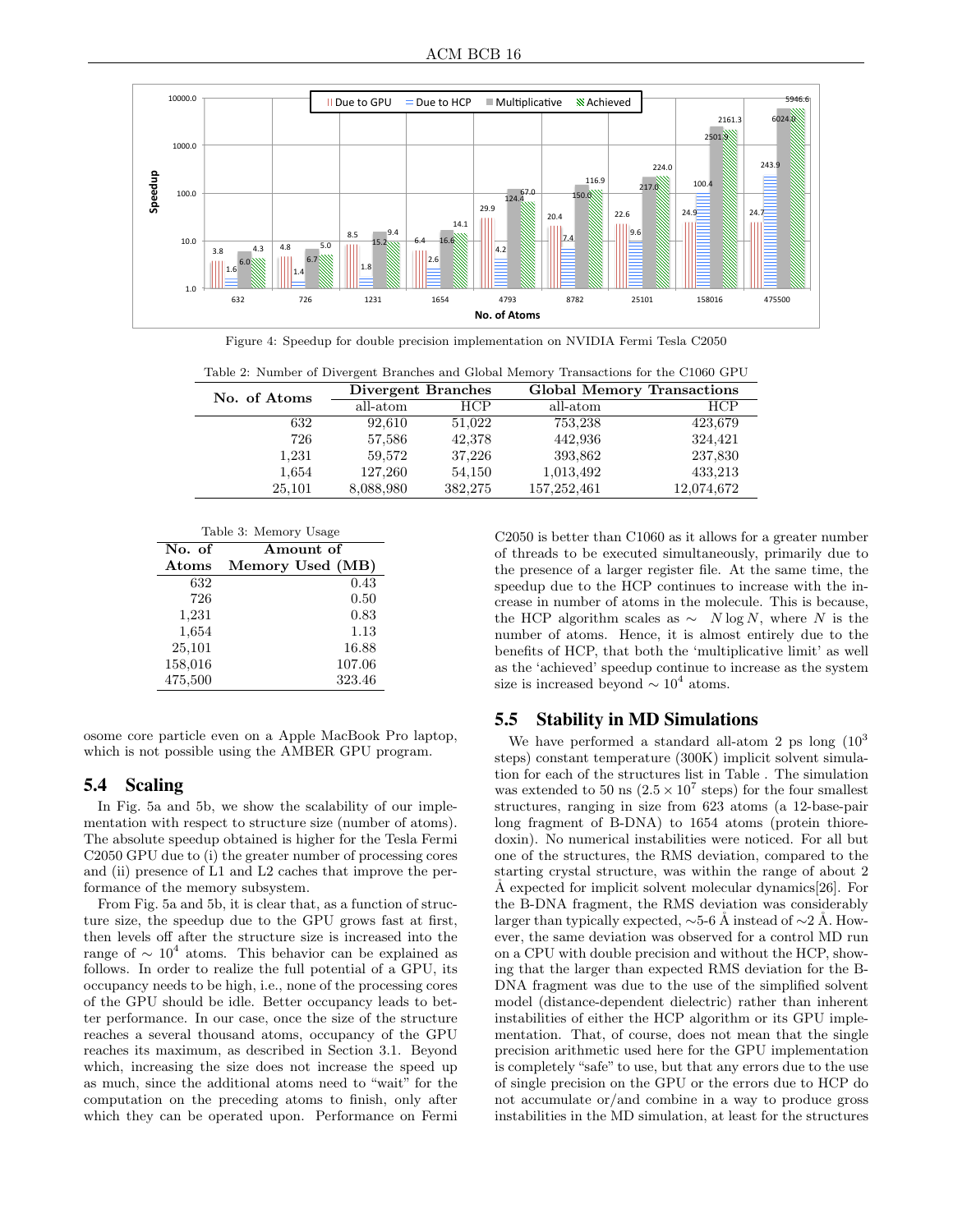

NVIDIA Tesla C1060



NVIDIA Fermi Tesla C2050

Figure 5: Scalability. Speedup due to the GPU peaks off after a certain thousand atoms due to the inability to launch more threads. Speedup due to HCP continues to increase with the increase in the number of atoms and hence, scales as  $\sim N \log N$ . Connecting lines are shown to visually guide the eye.

tested here. However, there may be more subtle ways in which the single precision arithmetic may skew the results of MD simulation over millions of steps, that may not be evident from the RMS deviation metric. These issues are well beyond the scope of this work that focuses on demonstrating the ability to achieve multiplicative speedup from the combined use of the HCP and GPU. On GPU cards such as C1060 the performance loss of about a factor of ten in speed due to the use of double vs. single precision certainly warrants closer examination of the possibility of the use of single precision arithmetics in practical MD simulations. At the same time, for GPU cards such as C2050 the gain of only about a factor of two in speed due to single precision vs. the tried-and-true double precision may not be worth potential risks or even efforts associated with thorough assessment of those risks.

### 6. CONCLUSION

Molecular dynamics simulations are routinely used to analyse the structure of biomolecules, and to study their functional activities such as ligand binding, complex formation and proton transport. However, the timescales associated with many of these processes are much greater than those achieved via present-day atomistic molecular dynamics. Thus, it is imperative to extend these timescales, which can be done by (i) parallelization across multi- and many-core processors, and (ii) use of approximation algorithms. In the present work, we combine the two techniques. Specifically, we parallelize molecular dynamics simulations using graphical processing units (GPUs), and use the hierarchical charge partitioning (HCP) approximation.

Presence of asynchronous computations in approximation algorithms make these algorithms less than ideal candidates for implementation on the GPU platform. Hence, there is an expectation that the combination of these two techniques would not result in multiplicative speedups, i.e., total application speedup being the product of speedup due to each technique. However, our hybrid approach of the combination of HCP and GPUs does result in nearly multiplicative speedups. For example, for the 25,101-atom nucleosome and 475,500-atom virus capsid, the difference between multiplicative speedup and the actual speedup realized is only 8% and 5%, respectively, for the single-precision implementation. The near-multiplicative speedup achieved, despite the additional asynchronous computations introduced by the HCP due to the additional divergent branching, is due to two factors: (i) HCP eliminates a number of other divergent branches that would have been executed without the HCP, and (ii) HCP reduces the number of slow global memory accesses. We also show that there were no gross instabilities in the MD simulations due to the use of single-precision. So a single precision implementation may be acceptable where the computational cost of double precision is significantly higher, such as the 10-fold penalty on the C1060 GPU.

The limited amount of GPU memory available (∼4 GB), is an additional challenge that has to be dealt with while implementing applications on GPUs. Unlike typical implementations of MD algorithms, we do not use pre-calculated pair-lists for identifying interacting charges. Instead, we determine, at the point of computation, if two charges should be included in the computations. Eliminating the pair-list significantly reduces memory utilization allowing us to simulate much larger structures, such as the 475,500-atom virus capsid. Thus, we expect our implementation of the HCP implicit solvent algorithm on the GPU to be most useful for the preliminary refinement of large biomolecular structures, which can then be used as input to more accurate simulation methods such as the explicit solvent particle mesh Ewald.

The results shown here are for the distant-dependent-dielectric implicit solvent model. We plan to extend our implementation to use more widely used implicit solvent models such as the generalized Born model.

### ACKNOWLEDGMENTS

This work was supported in part by NIH R01 grant GM076121 and by NSF I/UCRC grant IIP-0804155.

## 7. REFERENCES

- [1] G. G. Dodson, D. P. Lane, and C. S. Verma. Molecular simulations of protein dynamics: new windows on mechanisms in biology. EMBO reports, 9:144–150, 2008.
- [2] M. Karplus and J. Kuriyan. Molecular dynamics and protein function. Proc Natl Acad Sci U S A, 102(19):6679–6685, May 2005.